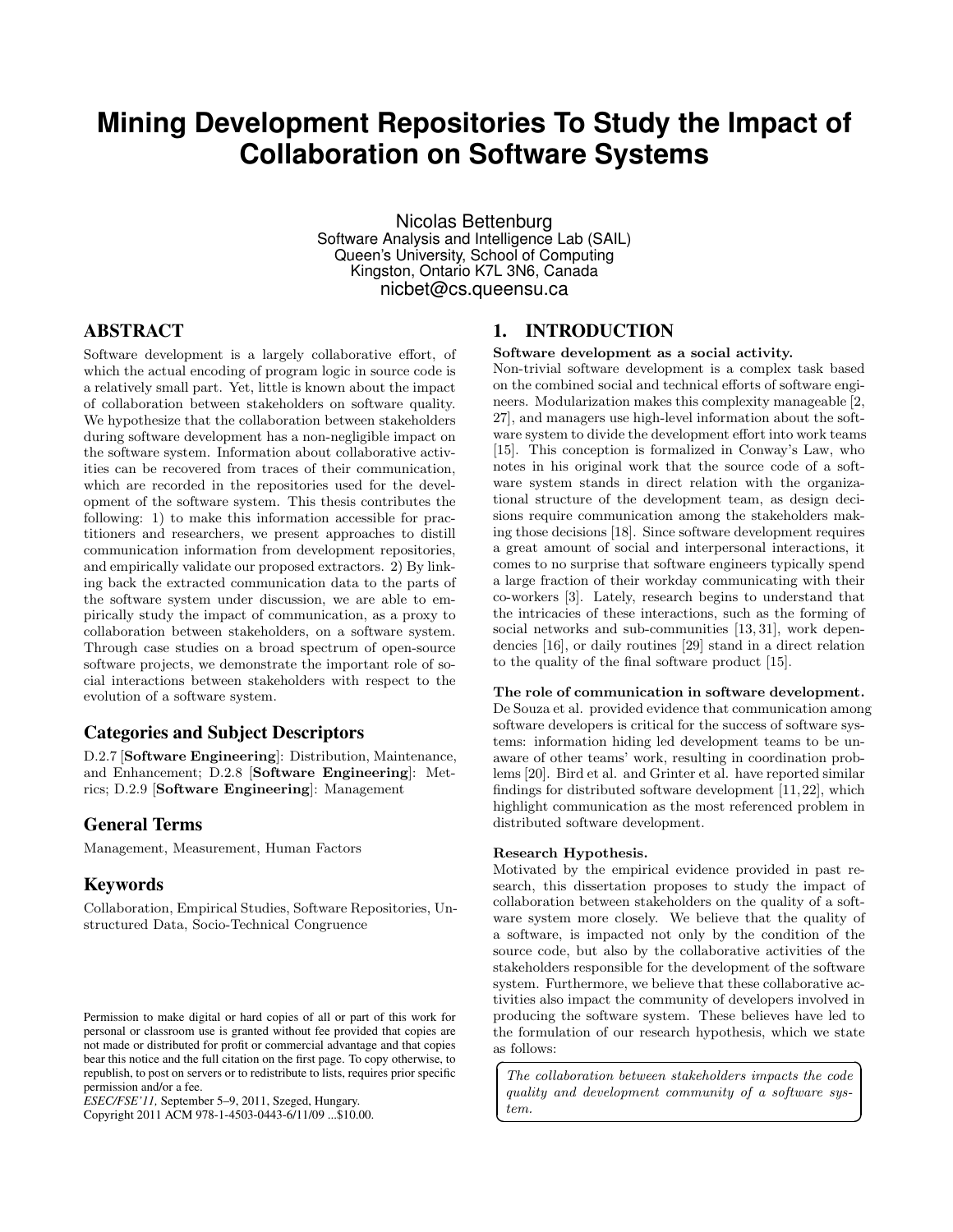We conjecture that the communication between stakeholders is a valuable proxy to their collaborative activities. To validate our research hypothesis, we propose the following methodology. First, we develop tools and techniques to extract communication data from development repositories, and empirically validate the proposed approaches through case studies on development repositories provided by opensource software systems. Next, we perform a linking of the extracted communication data back to the parts of the software system referenced within the data. These links enable us to investigate the impact of collaboration between stakeholders on quality and the development community.

The rest of this paper is organized as follows: we present our proposed approach to validating our research hypothesis in Sections 2-4. In each section, we present our motivation, current progress and future research opportunities. In Section 5, we expand on the describing the state of the art beyond the research work presented in Section 1. We conclude our work in Section 6 by outlining the prospective contributions of our work.

# 2. EXTRACTING COLLABORATION DATA FROM SOFTWARE DEVELOPMENT RE-POSITORIES.

Through publicly available data from open-source systems, researchers have access to the rich development repositories of large software systems that are developed by hundreds of developers over extended periods of time. Some of these repositories, such as developer mailing lists, record communication data explicitly. At the same time, communication data is also captured implicitly in development repositories meant for other tasks, for example developers have been observed to chat through the transaction logs in version control repositories [32].

However, the extraction of communication data from development repositories is a challenging task [4], as communication data was never designed to be pulled out of development repositories. Such data exists mainly in the form of unstructured data: arbitrary combinations of natural language text and technical artifacts like source code entities, references to parts of the software system, stack traces, patches, code examples, and other project specific vocabulary. Conventional data and text mining approaches were designed for proper natural language text, as one would find for example in newspaper articles. As such, we cannot readily apply these approaches to mine communication data [8].

Co-organized by Dr. Bram Adams and me, we initiated the 2010 Workshop on Mining Unstructured Data (MUD'10) [4] as a forum for researchers and developers for discussing and sharing the existing work on mining unstructured data into a common reference frame and to discuss the techniques for mining unstructured data.

Within the same line of work presented in the MUD'10 workshop [4], we proposed a lightweight approach based on morphological language analysis to uncover technical artifacts, such as source code examples, stack traces, class and function names, patches, identifiers, and other development specific lingo within unstructured data [5].

We are currently continuing this line of work by extending our empirical validation of the proposed tool. In addition, we are investigating different approaches, including heuristics based on regular expressions, fuzzy text search and vector space models for linking the extracted technical artifacts back to the software system. Through these links we are able to establish a connection between communications and the parts of the software system they talk about.

# 3. STUDYING THE IMPACT OF COLLAB-ORATION ON THE QUALITY OF A SOFT-WARE SYSTEM.

Using the extracted communication data from development repositories, we are able to investigate the impact of collaboration on quality of software systems more closely.

As a first step into this direction, we mined the discussions surrounding the maintenance efforts recorded in the issue trackers of the Eclipse and Mozilla Firefox software systems. We linked the discussions to the software system through the unique issue report identifiers, which are often referenced by developers when carrying out corrective changes. Through a case study we demonstrated the impact of both, the contents, as well as the dynamics of the communication surrounding corrective maintenance efforts on future software quality [7].

In this line of work, we investigated the relative impact of different aspects of this communication on post-release defects through statistical models. Similar approaches have been successfully used in the past to study the relationship between source code measures and defects [16, 23, 25, 26, 28, 34]. Through our results we observed that the discussions of source code and proposed patches correlate with the risk of future bugs in the areas of source code they reference. Similarly, we discovered that inconsistency in communication flow among stakeholders, for example extended periods of silence, stand in a strong relation with the risk of introducing defects in the software system.

Additionally, we demonstrated that measurements of the communication surrounding corrective maintenance can not only explain post-release defects as well as traditional models based on code metrics, but also that a combination of traditional models based on code metrics, and models based on communication metrics explains post release defects better than each model separately [6].

We are currently investigating the possibilities of increasing the performance of traditional defect prediction methods through the use of collaboration measures.

# 4. STUDYING THE IMPACT OF COLLAB-ORATION ON THE DEVELOPMENT COMMUNITY.

In the first line of our contributions we propose to analyze the relationships between collaboration and the quality of a software system. However, evidence reported by past research, such as the findings of Bird et al. on the forming of sub-communities [10], led us to strongly believe that collaboration does impact software systems beyond source code: as software development requires a large amount of social and interpersonal interactions, we hypothesize that there is also an impact on the development community responsible for the creation of the software.

Since the quality of a software system is influenced by both, the state of the source code, as well as the people producing the source code, we propose to investigate the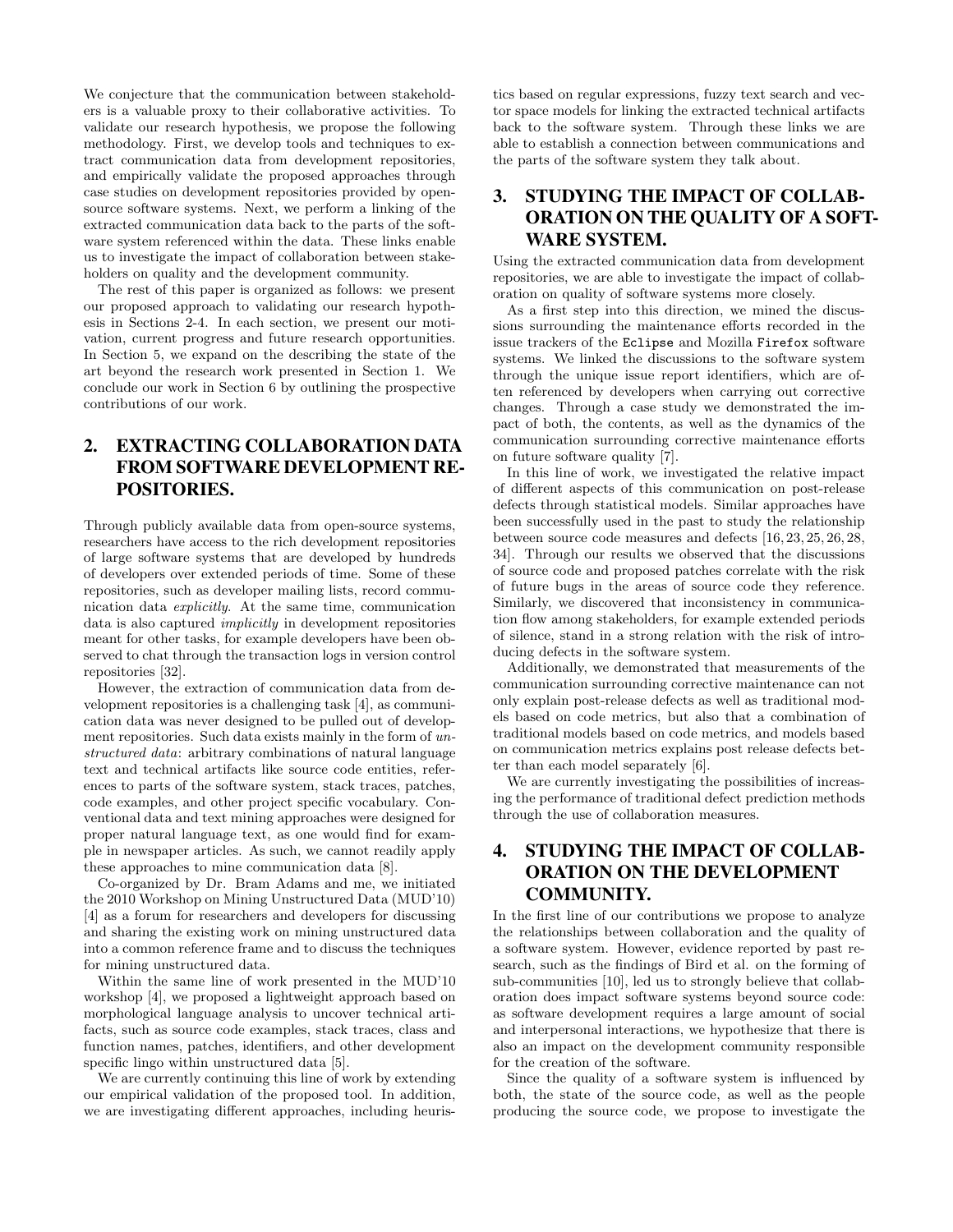impact of collaboration on the stakeholders responsible for providing source code changes.

Within this line of work, we are currently studying the contribution management processes of several successful opensource systems and the communication surrounding these processes. Open-source systems rely on a thriving community surrounding the software system that carries out much of the adaptive development effort [9]. As software systems are constantly changing [24], the management of new source code, contributed by the development community takes on important role in the development of open-source software. Contribution management requires communication between a variety of different stakeholders, including the discussion of the design and implementation of contributions, peerreviews carried out for means of software quality assurance, and the integration of the proposed changes into future releases. We conjecture that irregularities in the communication surrounding these processes are potentially disruptive to the integration of future changes into the software. For example, a member of that development community who does not get timely feedback on his proposed source code changes in a timely fashion might get discouraged to contribute to the software system in the future and leave the community.

Our preliminary findings suggest the existence of several strong relationships between the way an open-source software community collaborates and the evolution of their organizational structure.

# 5. STATE OF THE ART

Beyond the research work presented in Section 1, we recognize the following lines of research that are closely related to the work presented in this thesis.

#### Socio-Technical Congruence.

Literature documents a variety of factors leading to communication problems in software development, such as frequency [3], the number of stakeholders involved [14, 17], the non-sharing of knowledge [19], and architectural modularity [21]. Amrit et al. were the first to propose a formalization of developer communication in so-called "affiliation networks"[1], within the context of validating Conway's law. This idea has been picked up by Valetto et al., who examine socio-technical networks, which merge social networks mined from communication meta-data with collaboration networks mined from source code [30]. In this line of work, Valetto et al. propose the notion of socio-technical congruence as a degree of fit between communication and coordination of developers related to the same software component [30]. Cataldo et al. studied the relation between socio-technical congruence and the software development process [15, 17].

### Use of collaboration metrics in defect prediction.

Research has since picked up social networks and social network analysis to describe developer collaboration. To date, most research effort is based on both social network analysis and socio-technical networks. Some notable instances include the work by Bird et al., who use social network analysis on social networks mined from email repositories [10,13]. These social networks lay the foundation for the use of sociotechnical networks to predict software defects [12]. Similarly, Zimmermann et al. use social network measures on dependency graphs to predict defects [33], and Wolf et al. present a case study on the use of social network analysis measures obtained from inter-developer communication in the IBM Jazz repository to predict build failures [31].

# 6. CONCLUSIONS AND CONTRIBUTIONS

Traces of collaborative software development activities can be found in the repositories, developers use on a day to day basis, such as version control systems, issue tracking systems and email discussion lists. By extracting communication data from development repositories and linking them back to the software system, we are able to investigate the impact of collaboration on the quality and the development community of a software system.

The technical contributions of our work center around the development and empirical validation of methods to extract communication information from development repositories. In particular, we propose the following contributions:

- Tools and techniques for mining communication information from development repositories. As a first step towards making communication data hidden in development repositories accessible for researchers and practitioners, this dissertation presents tools and methods to distill communication information from development repositories, such as mailing list archives, version control systems, or issue tracking databases.
- Empirical validation of the applicability of the presented tools and heuristics. We demonstrate the applicability of these tools by empirically validating the proposed methods and heuristics through case studies on a wide range of development repositories of different software systems. We propose tools and techniques for the automated extraction of communication data from software development repositories.

The conceptual contributions of our work center around using the extracted communication information to investigate the impact of collaboration on software quality. In particular, we propose the following contributions:

- Empirical validation of the impact of collaboration on the quality of a software system. Through an empirical study on the impact of communication surrounding the software development process and the quality of a software system we uncovered several factors influencing the risk of post-release defects.
- Empirical validation of the impact of collaboration on the development community. Through an empirical study on the communication surrounding the process of contribution management in open source software systems, we demonstrate the impact of collaboration on the community developing the software system, which in return effects the integration of adaptive, corrective and prescriptive changes into the software.

# 7. REFERENCES

[1] C. Amrit, J. Hillegersberg, and K. Kumar. A social network perspective of conway's law. In Proceedings of the CSCW Workshop on Social Networks, Chicago, IL, 2004.